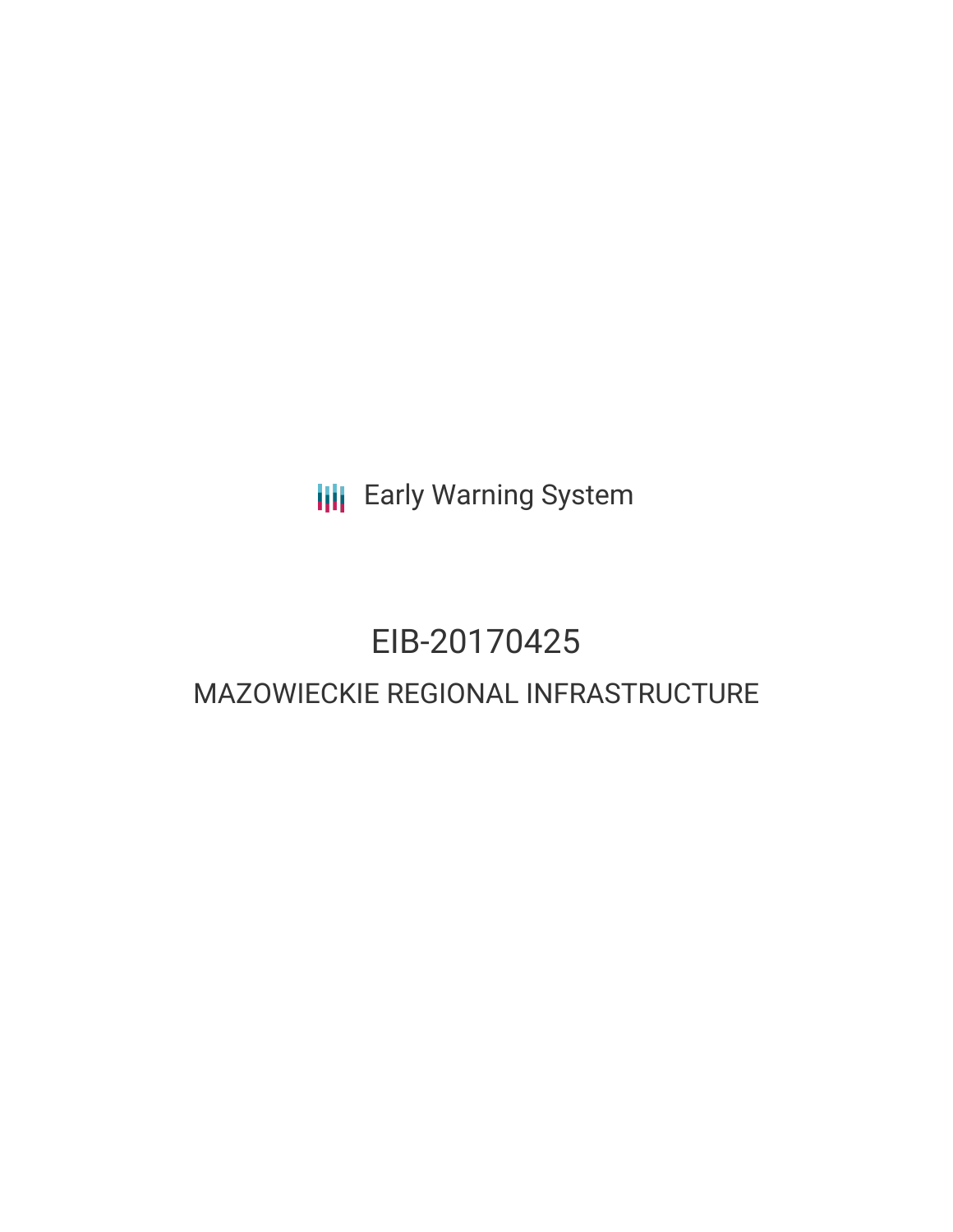

#### **Quick Facts**

| <b>Countries</b>               | Poland                          |
|--------------------------------|---------------------------------|
| <b>Specific Location</b>       | Mazowieckie                     |
| <b>Financial Institutions</b>  | European Investment Bank (EIB)  |
| <b>Status</b>                  | Proposed                        |
| <b>Bank Risk Rating</b>        | U                               |
| <b>Borrower</b>                | WOJEWODZTWO MAZOWIECKIE         |
| <b>Sectors</b>                 | Education and Health, Transport |
| <b>Investment Type(s)</b>      | Loan                            |
| <b>Investment Amount (USD)</b> | \$82.82 million                 |
| <b>Project Cost (USD)</b>      | \$165.64 million                |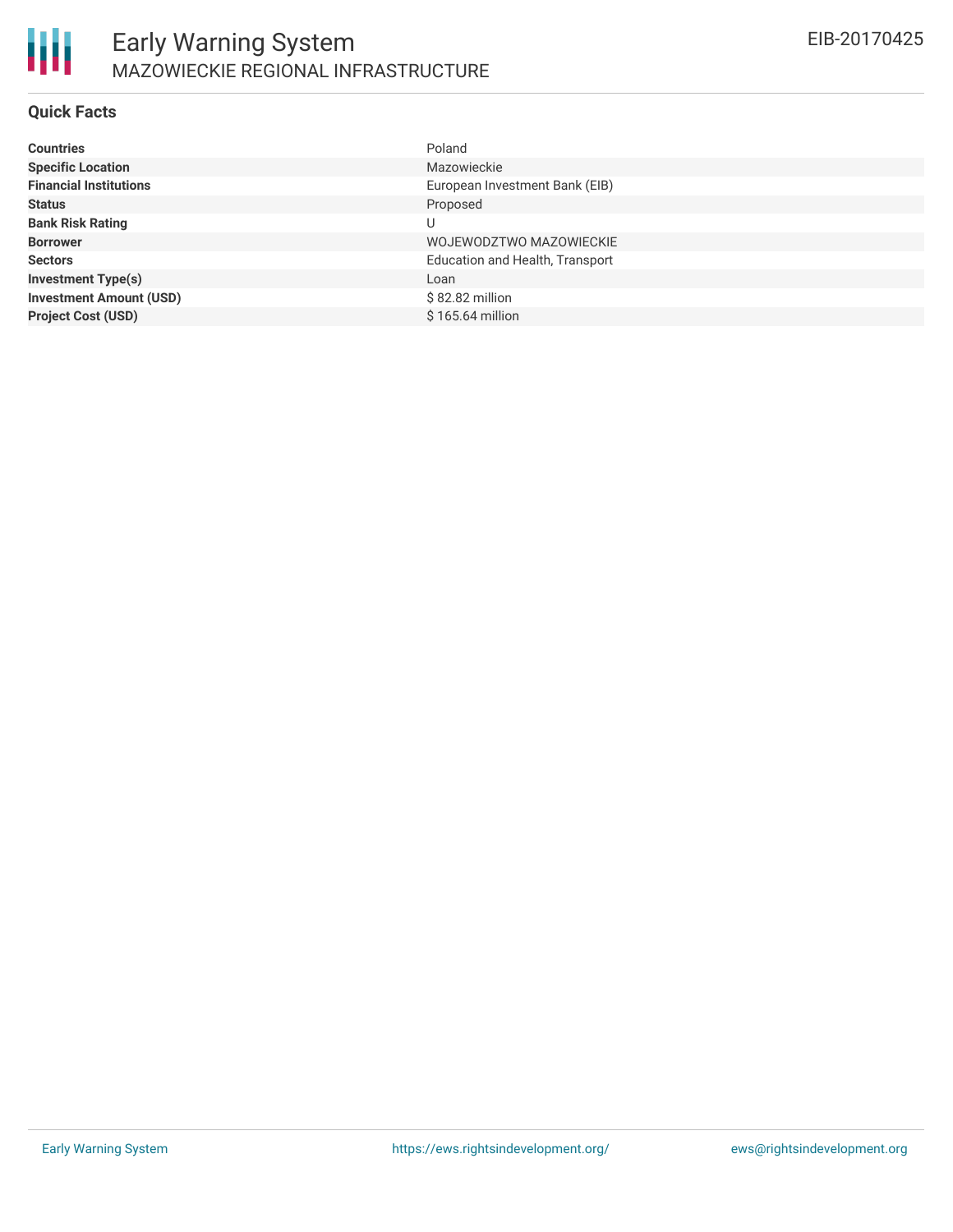

## **Project Description**

This project provides partial financing for investments in road safety, heritage, and health in the region of Mazowieckie.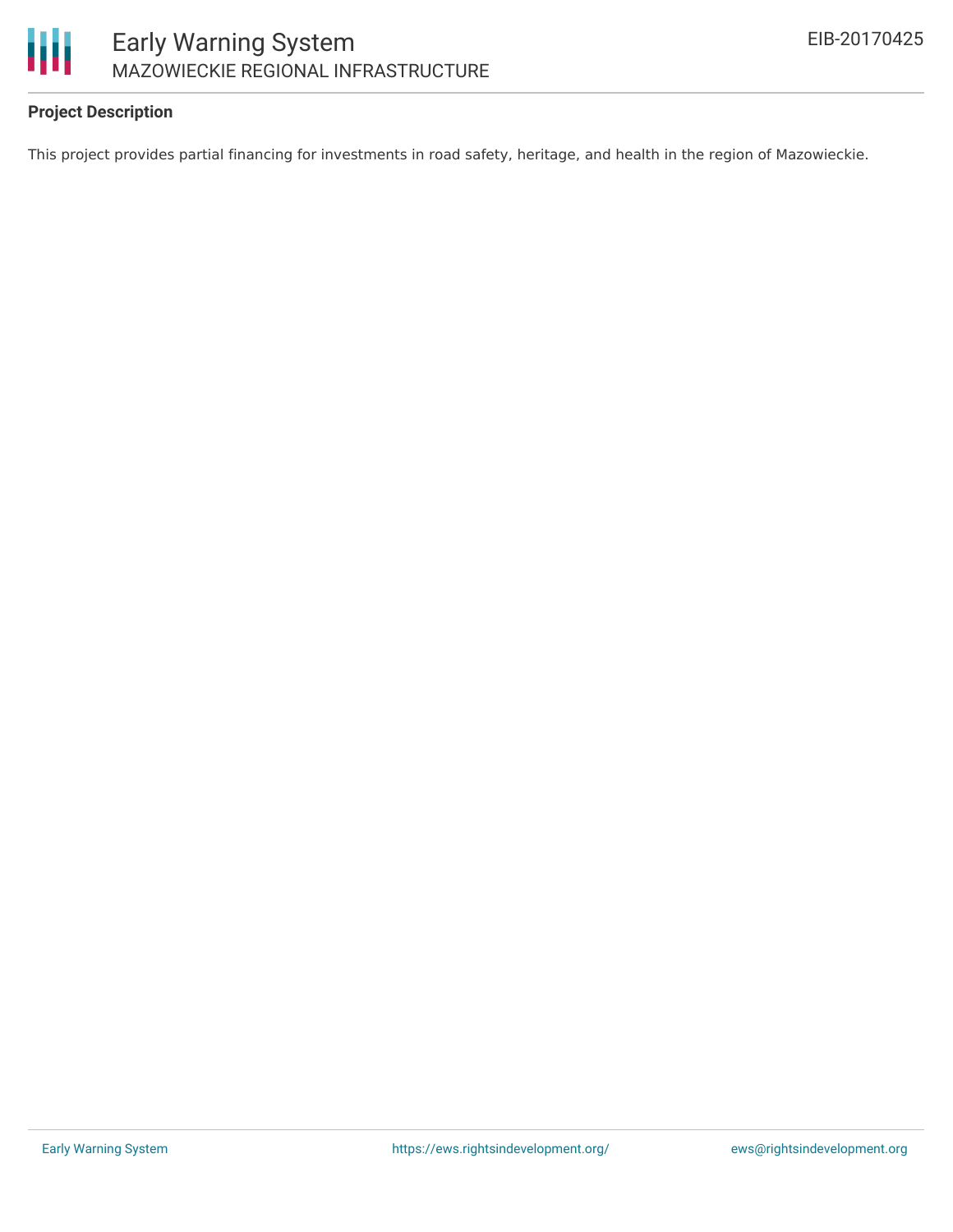

## **Investment Description**

European Investment Bank (EIB)